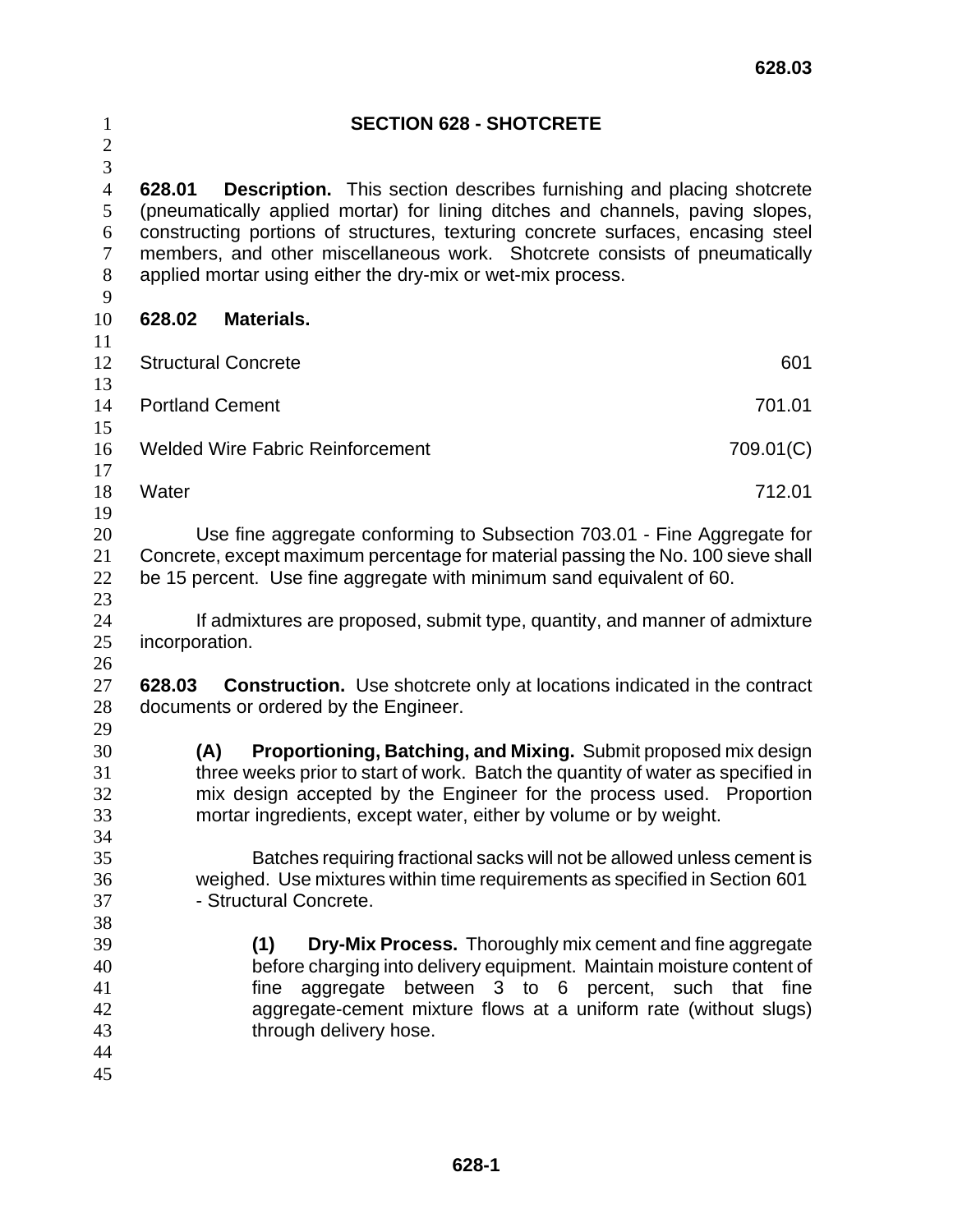| 45 | (2) | <b>Wet-Mix Process.</b> Mix material at central mixing plant or at          |
|----|-----|-----------------------------------------------------------------------------|
| 46 |     | project site. If mixing is done at project site, use mixer capable of       |
| 47 |     | thoroughly mixing specified materials in sufficient quantity to maintain    |
| 48 |     | continuous shotcrete placement.                                             |
| 49 |     |                                                                             |
| 50 | (B) | Shotcrete Process - General.<br>Use either dry-mix or wet-mix               |
| 51 |     | shotcrete process as follows:                                               |
| 52 |     |                                                                             |
| 53 | (1) | <b>Dry-Mix Process.</b>                                                     |
| 54 |     |                                                                             |
| 55 |     | (a)<br>Mix cement and fine aggregates thoroughly.                           |
| 56 |     |                                                                             |
| 57 |     | (b)<br>Feed cement-fine aggregate mixture into special                      |
| 58 |     | mechanical feeder (gun) or other delivery equipment accepted                |
| 59 |     | by the Engineer.                                                            |
| 60 |     |                                                                             |
| 61 |     | (c)<br>Meter mixture into delivery hose by feed wheel or                    |
| 62 |     | distributor.                                                                |
| 63 |     |                                                                             |
| 64 |     | (d)<br>Convey mixture by compressed air through delivery                    |
| 65 |     | hose to special nozzle. Fit nozzle with perforated manifold                 |
| 66 |     | capable of introducing water under pressure and thoroughly                  |
| 67 |     | mixing water with other ingredients.                                        |
| 68 |     |                                                                             |
| 69 |     | Jet mortar from nozzle at high velocity onto shotcrete-<br>(e)              |
| 70 |     | receiving surface.                                                          |
| 71 |     |                                                                             |
| 72 | (2) | <b>Wet-Mix Process.</b>                                                     |
| 73 |     |                                                                             |
| 74 |     | (a)<br>Mix ingredients thoroughly, as specified in Subsection               |
| 75 |     | $628.03(B)(1)$ – Dry-Mix Process, including water.                          |
| 76 |     |                                                                             |
| 77 |     | Introduce mortar into delivery equipment chamber.<br>(b)                    |
| 78 |     |                                                                             |
| 79 |     | Meter mortar into delivery hose and convey mortar to<br>(c)                 |
| 80 |     | nozzle by compressed air or by other means.                                 |
| 81 |     |                                                                             |
| 82 |     | (d)<br>Inject additional air at nozzle to increase velocity and             |
| 83 |     | improve gunning pattern.                                                    |
| 84 |     |                                                                             |
| 85 |     | Jet mortar from nozzle at high velocity onto the<br>(e)                     |
| 86 |     | shotcrete-receiving surface.                                                |
| 87 |     |                                                                             |
| 88 | (C) | Equipment.<br>proposed equipment,<br>Submit<br>manufacturer's               |
| 89 |     | specifications, and operating instructions. Operate equipment in accordance |
| 90 |     | with manufacturer's recommendations.                                        |
| 91 |     |                                                                             |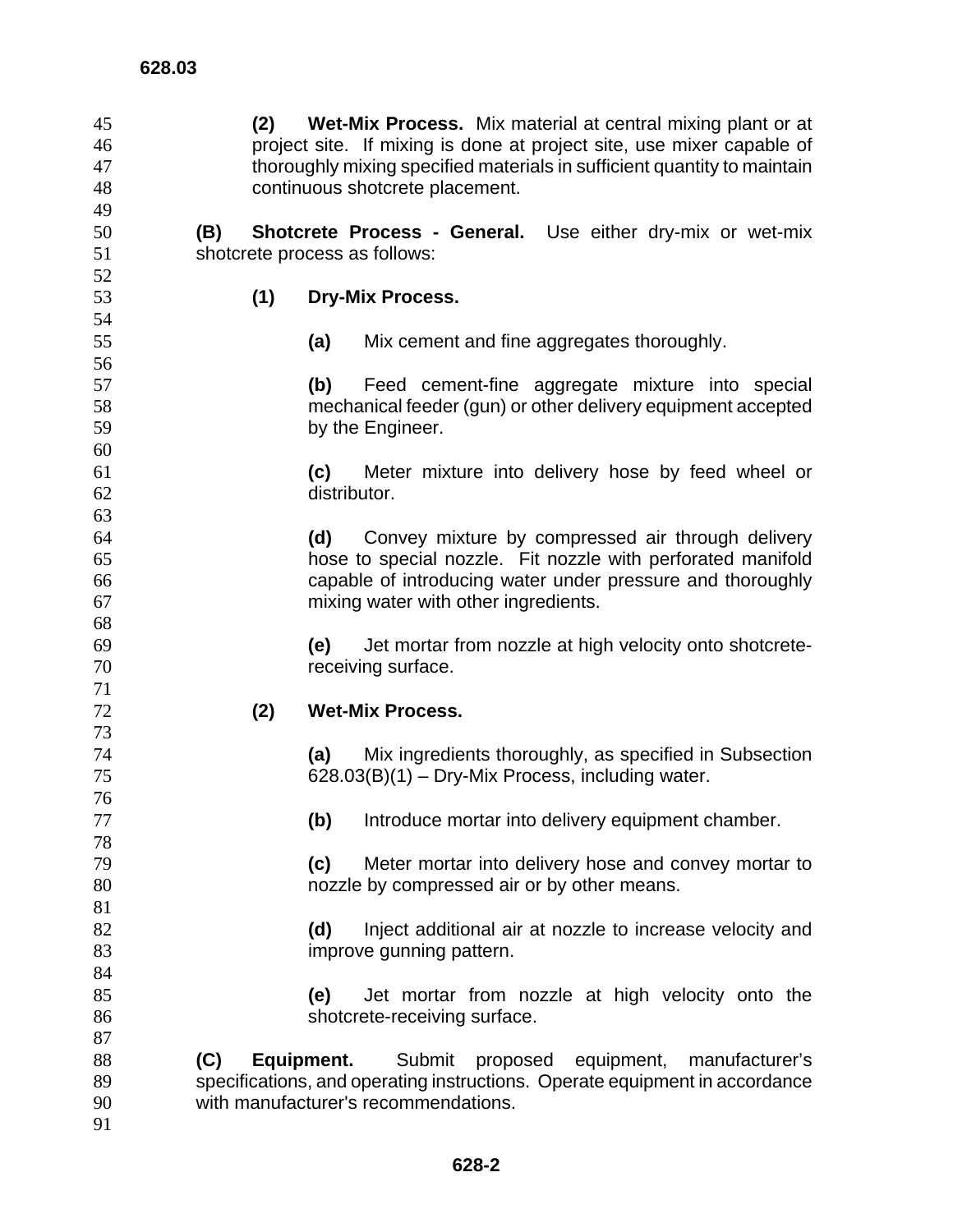**(1) Dry-Mix Process.** Provide mixing equipment that will mix ingredients thoroughly and continuously.

Discharge fine aggregate-cement mixture into delivery hose in a manner that ensures delivery of a continuous, smooth stream of uniformly mixed material at proper velocity to discharge nozzle.

Equip discharge nozzle with manually operated water injection system (water ring) for directing even distribution of water through fine aggregate-cement mixture. Provide water valve capable of adjusting quantity of water delivered to nozzle. Locate water valve to enable nozzle operator to instantaneously adjust water volume as necessary 104 during shotcrete application.

Deliver conical discharge stream of uniform appearance. If stream distortion or nonuniform appearance is noted, suspend shotcrete application until uniform shotcrete discharge is restored.

Use adequate supply of clean air to maintain required nozzle velocity and simultaneous blowpipe operation for removing rebound.

Supply water at uniform pressure of at least 15 pounds per square inch greater than operating air pressure at the nozzle. Use water booster pump to provide required pressure if line water pressure 116 is inadequate.

**(2) Wet-Mix Process.** Provide wet-mix delivery equipment of design and size that has produced satisfactory results in similar work. Use wet-mix equipment that has adequate capacity to deliver **pre-mixed materials accurately, uniformly, and continuously through** delivery hose. Follow manufacturer's recommendations regarding:

- **(a)** Type and size of nozzle.
- **(b)** Cleaning equipment.
- **(c)** Inspecting equipment.
- **(d)** Maintaining equipment.

Provide air compressor capable of performing as specified in Subsection 628.03(C)(1) - Dry Mix Process and wet-mix equipment manufacturer's recommendations.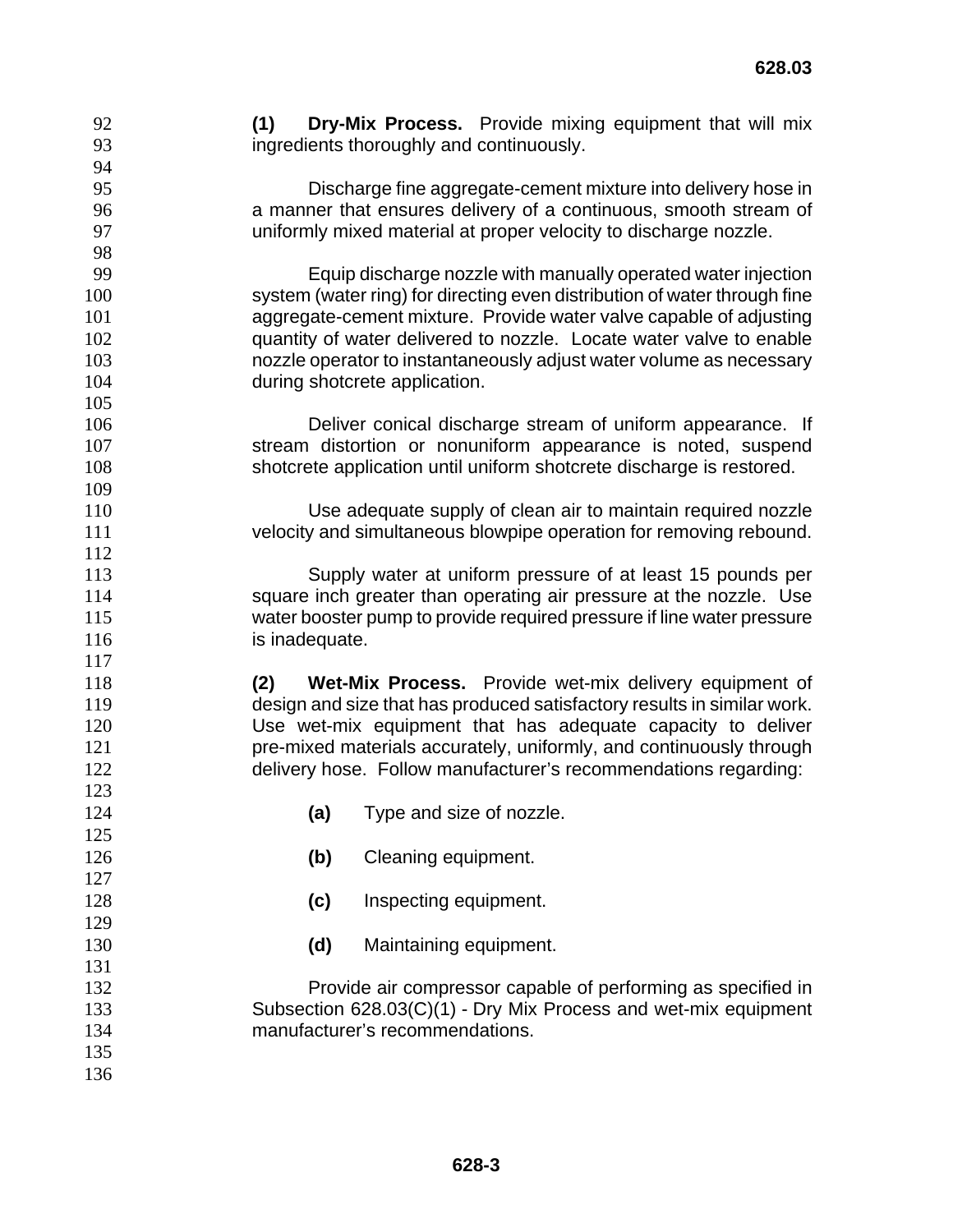**(D) Quality Control/Quality Assurance.**

**(1) Preconstruction Testing.** Prepare and test preconstruction test panels in accordance with ASTM C 1140. Produce test panels for each proposed mix proportion, each anticipated shooting orientation, **and each proposed nozzle operator.** Make test panels at least 30 inches square with the same thickness as in the structure, but not less than 3 inches. In half of the test panels, provide reinforcement of the same size and spacing required for the work. Obtain six test specimens from each panel, three nonreinforced and three reinforced 146 specimens.

Test nonreinforced specimens for conformance to specified physical properties in accordance with ASTM C 42. The Engineer will visually grade reinforced specimens for conformance to specified core grade as specified in Subsection 628.03(D)(3) - Shotcrete Core Grades.

Allow only nozzle operators with test panel mean core grade less than or equal to 2.5 to place job shotcrete. Require nozzle operator to shoot second test panel if first test panel is rejected. If nozzle operator's second mean core grade is greater than 2.5, do not permit that nozzle operator to shoot on the project.

**(2) Construction Testing.** Produce material test panel for each mix and each workday or every 50 cubic yards placed, whichever is 162 less. Keep test panels moist and at 70 degrees  $F \pm 10$  degrees F until moved to test laboratory. Obtain test specimens either from job site material test panel or from in-place shotcrete. Test specimens from test panels in accordance with ASTM C 1140.

Test specimens from in-place shotcrete in accordance with ASTM C 42. The Engineer will grade cores that include reinforcement as specified in Subsection 628.03(D)(3) - Shotcrete Core Grades .

The mean compressive strength of a set of three cores shall 172 equal or exceed  $0.85f'_{c}$  with no individual core less than  $0.75 f'_{c}$ . The 173 mean of a set of three cubes shall equal or exceed  $f'_{c}$  with no mean of a set of three cubes shall equal or exceed  $f_c$  with no 174 **individual cube less than 0.88f'**<sub>c</sub>.

- **(3) Shotcrete Core Grades.**
- **(a) Grade 1.** Shotcrete specimens are solid; there are no **laminations, sandy areas or voids.** Small air voids with maximum diameter of 1/8 inch and maximum length of 1/4 inch are normal and acceptable. Sand pockets or voids behind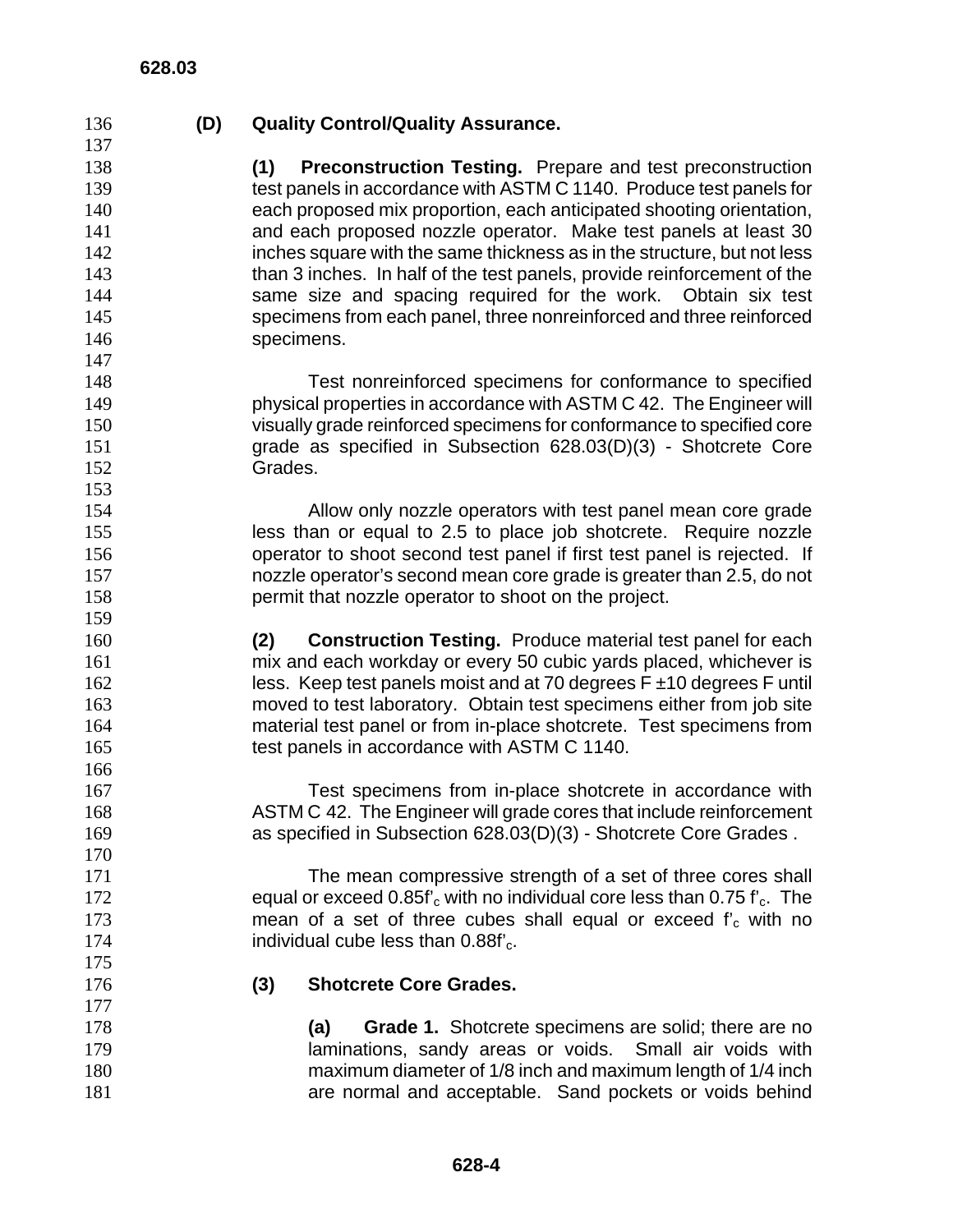continuous reinforcing steel are unacceptable. The surface against the form or bond plane shall be sound, without sandy 184 texture or voids.

**(b) Grade 2.** Shotcrete specimens shall have no more than two laminations or sandy areas with dimensions not to exceed 188 188 1/8 inch thick by 1 inch long. The height, width, and depth of voids shall not exceed 3/8 inch. Porous areas behind reinforcing steel shall not exceed 1/2 inch in any direction except along length of reinforcing steel. The surface against 192 the form or bond plane shall be sound, without sandy texture or voids.

**(c) Grade 3.** Shotcrete specimens shall have no more than two laminations or sandy areas with dimensions exceeding 3/16 inch thick by 1-1/4 inches long, or one major void, sand pocket, or lamination containing loosely bonded sand not to exceed 5/8 inch thick and 1-1/4 inches in width. The surface against the form or bond plane may be sandy, with voids containing overspray to a depth of 1/16 inch.

**(d) Grade 4.** Core shall meet, in general, requirements of Grade 3 cores, but may have two major flaws such as described for Grade 3, or may have one flaw with maximum dimension of 1 inch perpendicular to the face of the core, with maximum width of 1-1/2 inches. The end of the core that was shot against the form may be sandy, with voids containing overspray to a depth of 1/8 inch.

**(e) Grade 5.** Core that does not meet criteria of core grades 1 through 4, by being of poorer quality, shall be classified as Grade 5.

**(f)** Determine grade by computing the mean of a minimum **b** of three test specimens. Accept mean grade of 2.5 or less. Reject individual shotcrete cores with grade greater than 3.

**(g)** The above core grades are based on cores with surface area of 50 square inches. For cores with greater or lesser area 221 than 50 square inches, adjust allowable flaws relative to 50 222 square inches.

**(4) Evaluation of In-Place Shotcrete.** Remove and replace shotcrete that is delaminated, exhibits laminations, voids, or sand pockets exceeding limits for specified grade of shotcrete. Remove and replace shotcrete that does not comply with specified material properties.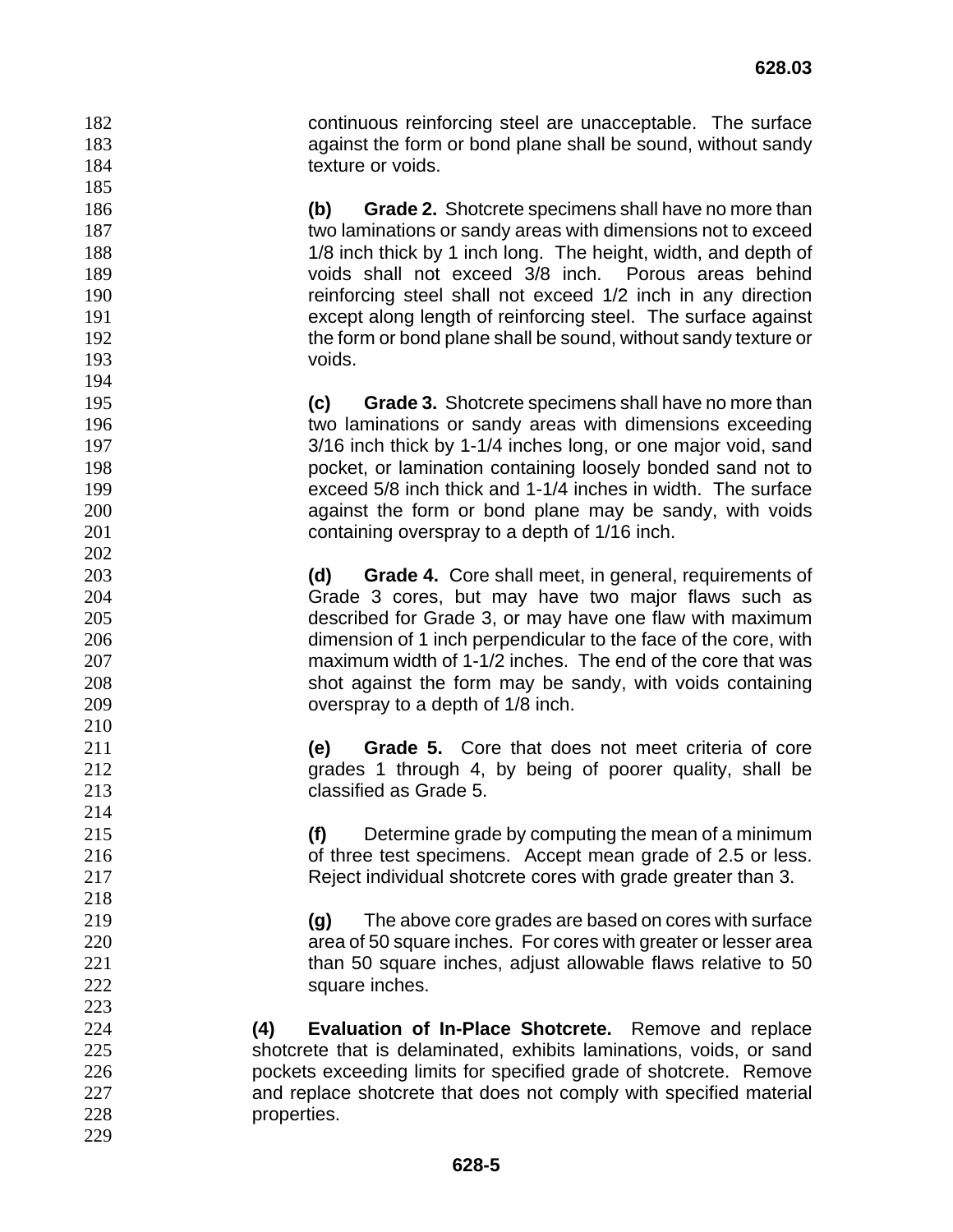Repair core holes in accordance with ACI 301 Chapter 9. Do not fill holes by shooting.

**(5) Acceptance.** The Engineer will accept shotcrete work that meets requirements of the contract documents. The Engineer will accept shotcrete work that has previously failed to meet one or more requirements, but which has been repaired to meet requirements of 237 the contract documents.

Shotcrete work that fails to meet one or more requirements and that cannot be brought into compliance will be evaluated for acceptance by the Engineer. Modifications may be required to ensure remaining work complies with requirements of the contract documents.

## **(E) Surface Preparation.**

**(1) Earth.** Grade area accurately to elevations and dimensions specified. Dampen surface immediately before shooting with sufficient moisture to provide firm foundation and to prevent absorption of water from the mortar, but without free surface water.

**(2) Concrete, Masonry, and Shotcrete.** When bonding is required, remove all deteriorated, loose, unsound material, or contaminants that may inhibit bonding. Chip areas to be repaired to remove offsets causing abrupt changes in thickness. Taper edges to eliminate square shoulders at perimeter of a cavity. Sandblast 257 surface to clean rust from exposed reinforcing steel and to produce a clean, rough-textured surface. Maintain surface saturated, surface-dry immediately before applying shotcrete.

**(3) Steel.** Remove loose mill scale, rust, oil, paint, or other contaminants by sandblasting or other methods. Prepare surface in accordance with SSPC-SP6.6. If high-pressure water blasting is used, remove all freestanding water before applying shotcrete.

**(4) Rock.** Remove loose material, mud, or other foreign material 267 that will prevent bonding. Clean and prewet surface immediately before applying shotcrete.

**(5) Forms.** If forms are to be removed after use, apply form-**releasing coating material on forms.** Use coating material that does **not alter shotcrete properties or interfere with bond of subsequent** shotcrete layers. Secure forms to minimize effects of vibration. Construct forms to allow escape of placement air and rebound.

**(F) Crew Qualifications.** Use nozzle operators with at least two years of experience in this type of work. Nozzle operator may be apprentice with at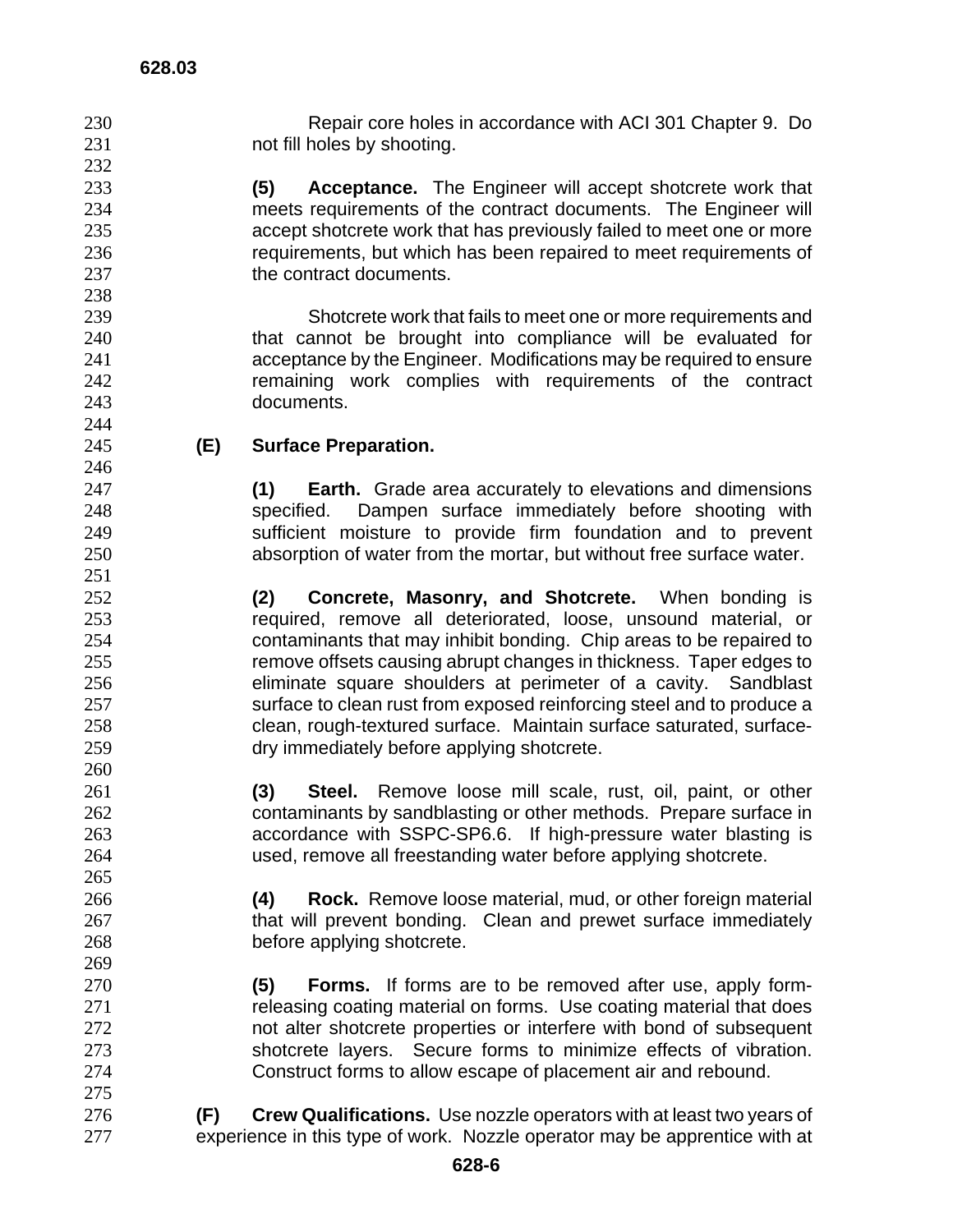least six months of experience if supervised by foreman in charge with at least two years of nozzle operator experience.

**(G) Alignment Control.** Provide joints, side forms, headers, and shooting 282 strips for backing or paneling. Place in a manner that minimizes trapping of rebound.

Install ground wires as guides to establish thicknesses, surface planes, and finish lines. Maintain wires taut and true to line at all times during shotcreting application.

**(H) Gunning.** Place shotcrete first in corners, recesses, and other areas where rebound or overspray cannot escape easily. Place shotcrete with nozzle held approximately perpendicular to receiving surface. In corners, direct nozzle at approximately 45-degree angle or bisect corner angle.

Construct ditch lining in non-sagging layers. Build up each layer by making several passes of the nozzle over specified surface. Apply shotcrete from nozzle in steady, uninterrupted flow. Should flow become intermittent, direct flow away from work area until steady, uninterrupted flow is restored.

**In gunning walls, apply mortar beginning at the bottom.** Build first layer up to thickness that will embed reinforcement, without sagging. Remove slugs, sand spots, and wet sloughs. Resurface affected areas as the work progresses.

Allow each layer ample time to set. Remove rebound material from each layer before applying next layer. If final set has taken place, wet down area before next application.

Suspend gunning if high winds prevent nozzle operator from properly applying shotcrete or if rain washes out or causes shotcrete to slough.

**(I) Rebound.** Remove rebound or overspray from previously prepared surfaces prior to shotcrete placement. Reuse of rebound or overspray will not be allowed.

**(J) Construction Joints.** Form construction joints by tapering to a 1-inch edge over a distance of 12 inches, where joints are not subject to compression loads. Use square construction joints in areas subject to compression loads. Clean construction joints thoroughly and saturate surface of construction joints surface dry immediately before applying shotcrete.

**(K) Finishing.** Provide gun finish for ditch linings. Finish gutter surfaces as specified in Subsection 638.03(C)(2) - Placing. Round exposed edges with edging tool. For other surfaces provide finishes in accordance with the contract documents.